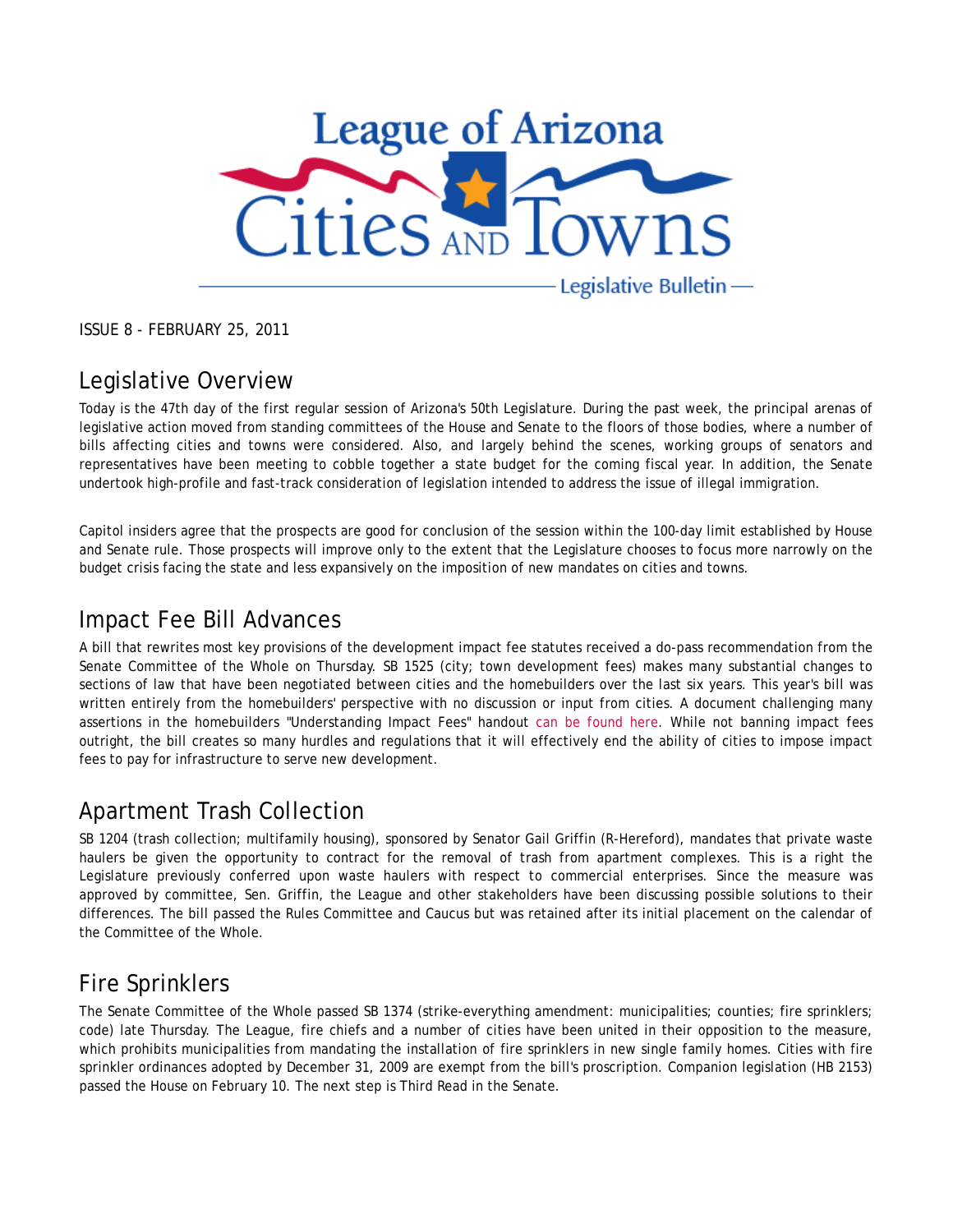#### Consumer Fireworks

SB 1388 (consumer fireworks; regulation) passed the Committee of the Whole without any discussion on February 24. The League supports this bill, because it authorizes local governing bodies to regulate the use and sale of permissible consumer fireworks within their corporate limits. Competing legislation, SB 1379 (relating to consumer fireworks), limits the extent to which cities and towns may regulate the sale and use of fireworks. That bill permits a municipality or county to charge an annual fee for each fireworks store and provides that cities and towns may not ban the use of consumer fireworks during the periods of June 15 to July 5 and December 12 to January 2. There has been no action on SB 1379 since it passed the Committee on Government Reform on February 16.

## Municipal Salary Limits and Managed Competition

On February 22, Senate Caucus passed SB 1347 (cities; compensation baseline), legislation to roll back municipal pay grades to the Fiscal Year 2007 level. By limiting the bill's application to cities with a population of at least 500,000, it affects only Tucson and Phoenix. SB 1345 (cities; number of employees; compensation), limiting the number and compensation of municipal personnel in the state's two largest cities, was approved by Senate Caucus on February 17. There has been no action on SB 1322 (cities; services; managed competition), a bill mandating comprehensive private competition for city services, since it passed the Government Reform Committee on February 9.

## Regulatory Reform Update

The League continues to work on two bills affecting municipalities sponsored by Senator Lori Klein (R-Anthem). SB 1286 (counties; cities; permits; time limit) requires counties and municipalities to approve or deny any permit application within 60 days; failure to notify the applicant of the decision within that time period results in automatic approval. The bill was approved by the Rules Committee on Monday and both party caucuses on Tuesday. The League opposes the bill but is willing to discuss alternatives. SB 1598 (cities; counties; regulatory review) would apply the Regulatory Bill of Rights (currently governing state agencies) to units of local government; it would also revise the general plan statutes regarding aggregate resources. The bill was passed by the Rules Committee on Wednesday and was heard in both Senate Caucuses on Thursday. It is likely to be considered by the Committee of the Whole early next week. The League remains opposed to the bill but is working with the counties and bill proponents to develop compromise language.

# Third Party Collection of Taxes

SB 1165 (municipalities; auditors and collectors), which prohibits municipalities from contracting with third parties for the collection, processing or administration of transaction privilege taxes, was voted out of the Senate Committee of the Whole on Thursday. An amendment was offered by Senator Ron Gould (R-Lake Havasu City) to prohibit contingency fee auditing but permit third party tax collection. Unfortunately, that amendment failed on a division vote of 12-15.

An alternate bill, HB 2618 (municipal taxes and auditors), like Senator Gould's amendment, prohibits contingency fee auditing by municipalities but permits third-party collection, processing and administration of local taxes. The League supports the bill, introduced by Representative Nancy McLain (R-Bullhead City), as an acceptable alternative to SB 1165. There has been no movement on the measure, however, since it was approved by the House Ways and Means Committee last week.

## Utility Charges

Bills imposing mandates regarding municipal treatment of utility accounts progressed in each chamber of the Legislature this week. HB 2193 (municipal water charges; responsibility), sponsored by Representative Jim Weiers (R-Phoenix), was approved by House Caucus. SB 1157 (sewer and wastewater charges), sponsored by Senator Gail Griffin (R-Hereford), passed the Senate Committee of the Whole. These bills prescribe methods for the collection and payment of delinquent utility charges. The League continues to oppose both bills, as we have been actively engaged in numerous productive stakeholder meetings and believe that differences among interested parties could be resolved without legislation.

## Emergency Response Fees

HB 2003 (emergency response services fee; prohibition) precludes municipalities from imposing fees to recover costs for emergency response services, except under extraordinary circumstances. The bill passed the House Committee on the Whole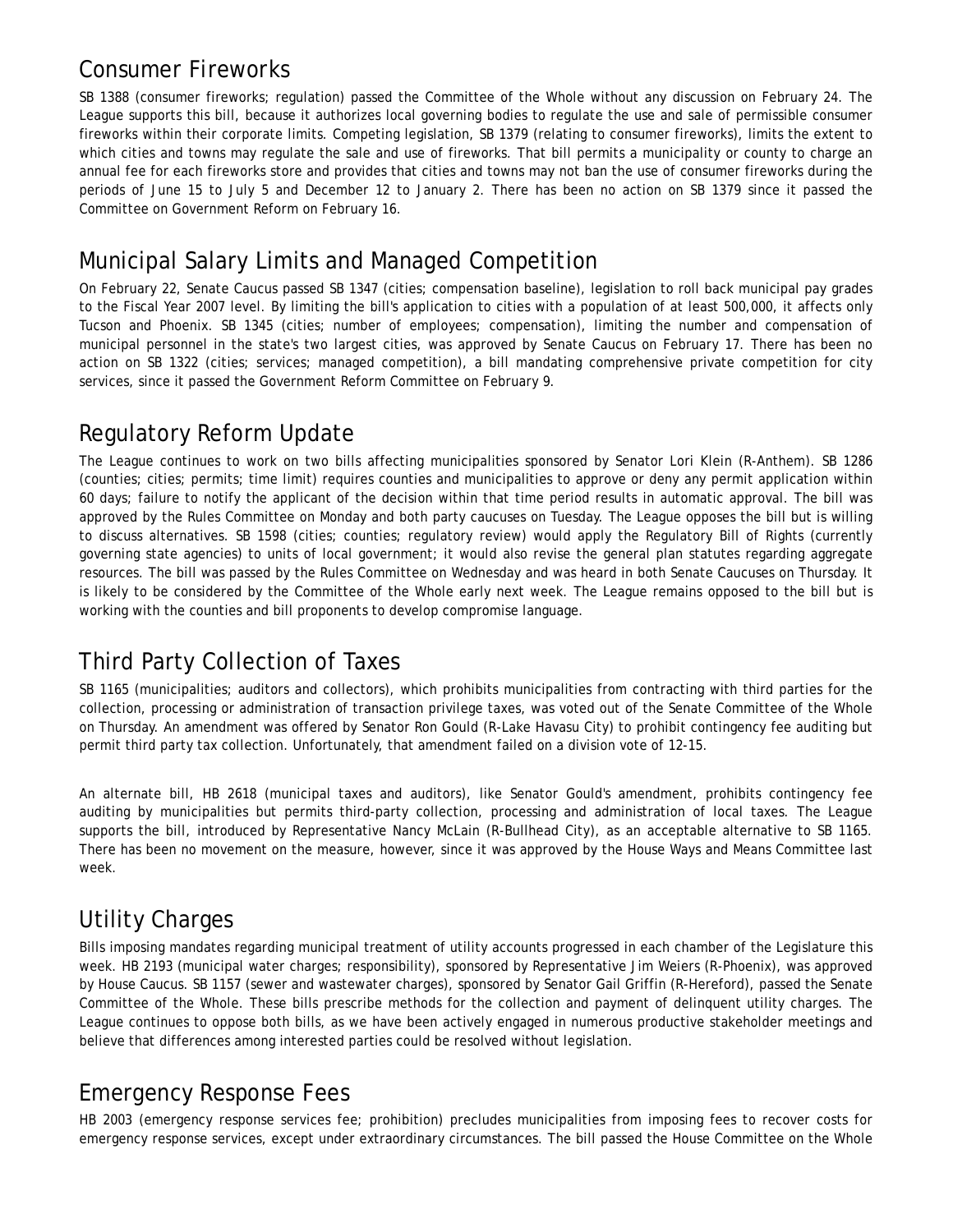## Photo Radar

SB 1352 (photo radar prohibition), legislation to impose a statewide ban on the use of photo radar for traffic enforcement purposes, passed the Committee of the Whole on February 24. Two other measures imposing limitations on the use of photo radar were approved by Caucus during the week. SCR 1029 would subject the proposition of a statewide photo radar ban to a vote of the people. SB 1354 (photo enforcement; violator identification response) provides that the subject of a photo radar ticket need not identify the photographed driver or respond to the notice or complaint. The League opposes these bills and will continue to pursue their amendment or defeat in the Senate, and if necessary, in the House.

## Pension Reform

On Wednesday, the Senate Finance Committee held a special meeting to hear Senator Yarbrough's (R-Chandler) comprehensive pension reform bill, SB 1609 (retirement systems; plan; plan design). Unlike HB 2726 (public retirement systems; plan design), this bill only addresses the plans managed by the board of the Public Safety Personnel Retirement System. The League supports the effort to enact meaningful reforms reducing the costs of the system and improving the fiscal solvency of the plans. We are concerned, however, that the proposal may result in employer contribution rates that are higher than current projections. The data generating this concern are available for your review here. We thank Sen. Yarbrough and Senate staff for their willingness to bring interested parties together to discuss this issue and potential solutions.

## Spice

HB 2167 (definition of dangerous drugs; synthetic), which outlaws a synthetic type of marijuana known as "spice," was signed into law by the Governor last Friday. The bill passed both chambers with an emergency clause; this resulted in the new law becoming effective immediately upon the signature of the Governor. The League would like to thank Representative Amanda Reeve (R-Phoenix), Senator Linda Gray (R-Glendale) and Representative Matt Heinz (D-Tucson) for their leadership on this issue.

## Address Confidentiality Program

On February 8, the House Government Committee adopted a strike-everything amendment to HB 2302. The amendment requires the Secretary of State to establish an Address Confidentiality Program (ACP) to protect the residential addresses of victims of domestic violence, sexual offenses, stalking and harassment. Under the ACP, the Secretary of State will set up a substitute address that a victim may provide to an employer, school or local government agency. Language in the bill requires any state or local government agency to accept the substitute address at the victim's request. Interested parties have expressed concerns regarding: disclosure of actual residential addresses to third party contractors; the continued use of actual service addresses for municipal services accounts; and the likely extension of billing cycles associated with the legislation.

The League participated in a stakeholder meeting on Tuesday with the Secretary of State to address some of these concerns. Secretary Ken Bennett expressed that he does not want the legislation to have any negative impacts on cities. The bill swept through the House Government and Rules Committees with unanimous support earlier this month. It was scheduled for consideration in the House Committee of the Whole on Monday, but was retained on the calendar. The League will continue to work with the Secretary of State to address our concerns.

## Legislator Profile - Representative David Stevens

Rep. David Stevens pulls from his pocket a veritable funhouse of wallets, the contents of which mark a rich, eclectic and interesting life. A tour of his personal articles begins with a (still valid) Kuwaiti driver's license, which Rep. Stevens acquired as a defense contractor living in the badly damaged Arab country. It continues with his Eagle Scout card, awarded just days before he reported for basic training at Fort Leonard Wood, Missouri. It winds past his Fry Fire District photo identification card (featuring the requisite bushy moustache of a reserve firehouse superhero) and concludes with a wafer-sized gizmo that functions as a computerized antenna for mobile phones.